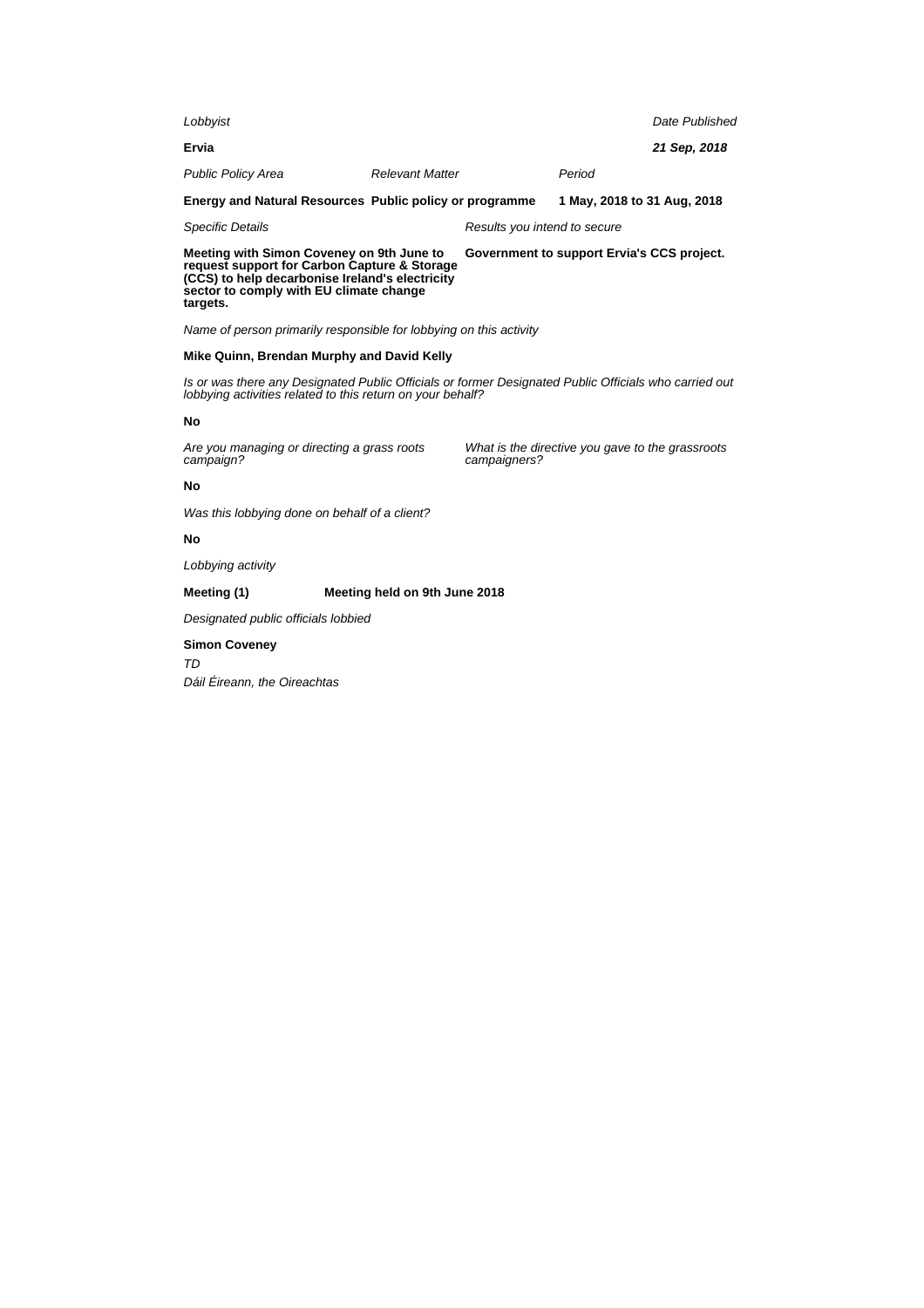| Lobbyist                  |                              | Date Published              |  |  |
|---------------------------|------------------------------|-----------------------------|--|--|
| Ervia                     |                              | 21 Sep. 2018                |  |  |
| <b>Public Policy Area</b> | <b>Relevant Matter</b>       | Period                      |  |  |
| <b>Local Government</b>   | Public policy or programme   | 1 May, 2018 to 31 Aug, 2018 |  |  |
| <b>Specific Details</b>   | Results you intend to secure |                             |  |  |
|                           |                              |                             |  |  |

**Meeting with Darragh O'Brien on 21st June in relation to the move to a single public utility operations model and a review of interactions with the construction sector in connection with Irish Water Connection and Development Development Services Services.**

**Support for move to a single public utility operations model and to update the Deputy on interactions with the construction sector in connection with Irish Water Connection and**

Name of person primarily responsible for lobbying on this activity

## **David Kelly, Jerry Grant, Maria O'Dwyer and John Dempsey**

Is or was there any Designated Public Officials or former Designated Public Officials who carried out lobbying activities related to this return on your behalf?

## **No**

Are you managing or directing a grass roots campaign?

What is the directive you gave to the grassroots campaigners?

## **No**

Was this lobbying done on behalf of a client?

## **No**

Lobbying activity

## **Meeting (1) Meeting held on 21st June**

Designated public officials lobbied

## **Darragh O'Brien**

TD

Dáil Éireann, the Oireachtas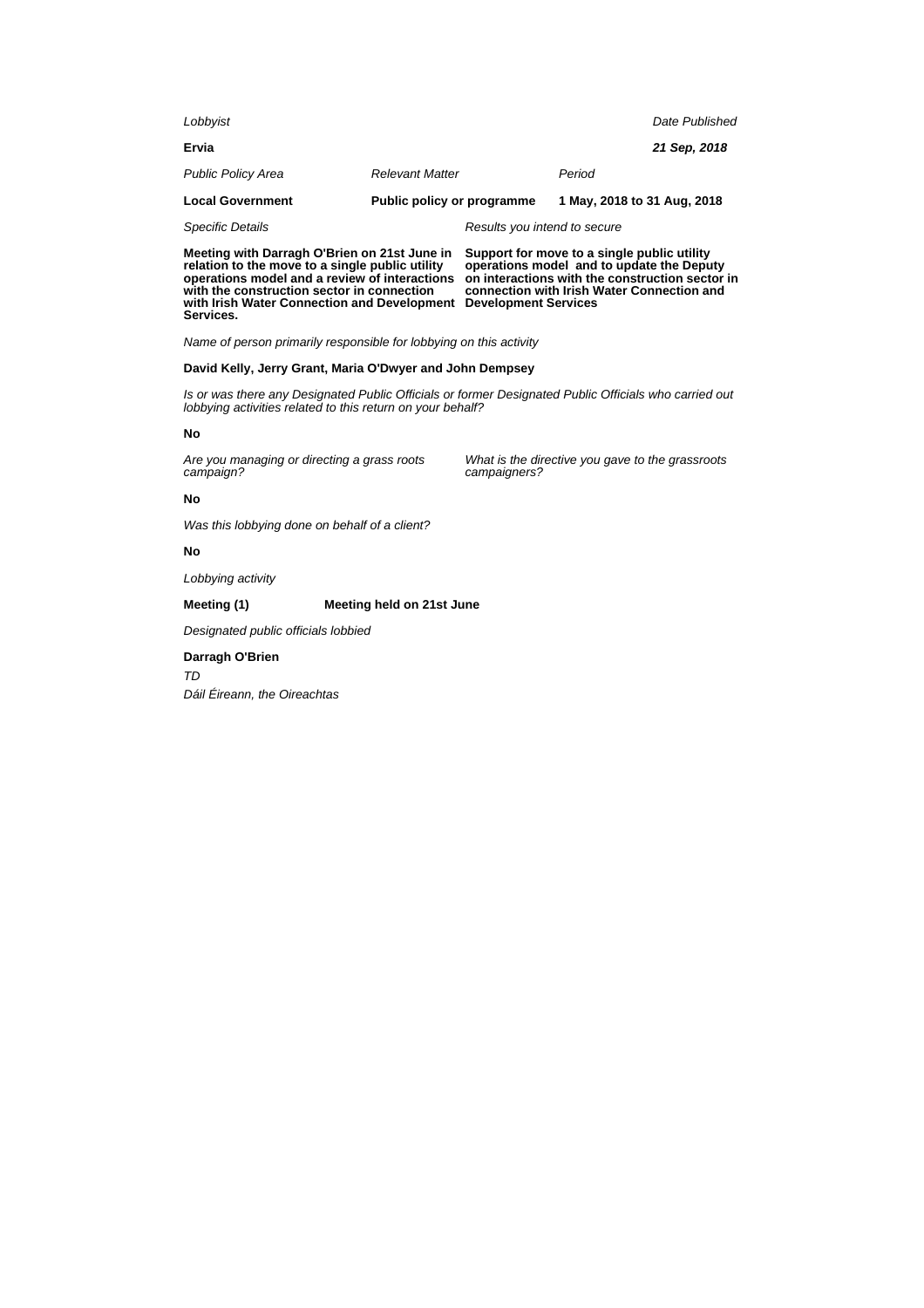| Meeting with Eoin O'Broin on 3rd July in |                            | Support for move to a single public utility |                             |                |
|------------------------------------------|----------------------------|---------------------------------------------|-----------------------------|----------------|
| <b>Specific Details</b>                  |                            | Results you intend to secure                |                             |                |
| <b>Local Government</b>                  | Public policy or programme |                                             | 1 May, 2018 to 31 Aug, 2018 |                |
| <b>Public Policy Area</b>                | <b>Relevant Matter</b>     |                                             | Period                      |                |
| Ervia                                    |                            |                                             |                             | 21 Sep, 2018   |
| Lobbyist                                 |                            |                                             |                             | Date Published |
|                                          |                            |                                             |                             |                |

**relation to the move to a single public utility operations model, a review of interactions with the construction sector in connection with Irish Water Connection and Development Services and to respond to queries raised in connection with billing and collection rates within Irish Water.**

**operations model, to update the Deputy on interactions with the construction sector in connection with Irish Water Connection and Development Services and to respond to queries raised in connection with billing and collection rates within Irish Water.**

What is the directive you gave to the grassroots

Name of person primarily responsible for lobbying on this activity

### **David Kelly, Maria O'Dwyer and Sean Laffey**

Is or was there any Designated Public Officials or former Designated Public Officials who carried out lobbying activities related to this return on your behalf?

campaigners?

#### **No**

Are you managing or directing a grass roots campaign?

### **No**

Was this lobbying done on behalf of a client?

## **No**

Lobbying activity

## **Meeting (1) Meeting held on 3rd July**

Designated public officials lobbied

#### **Eoin O'Broin**

TD

Dáil Éireann, the Oireachtas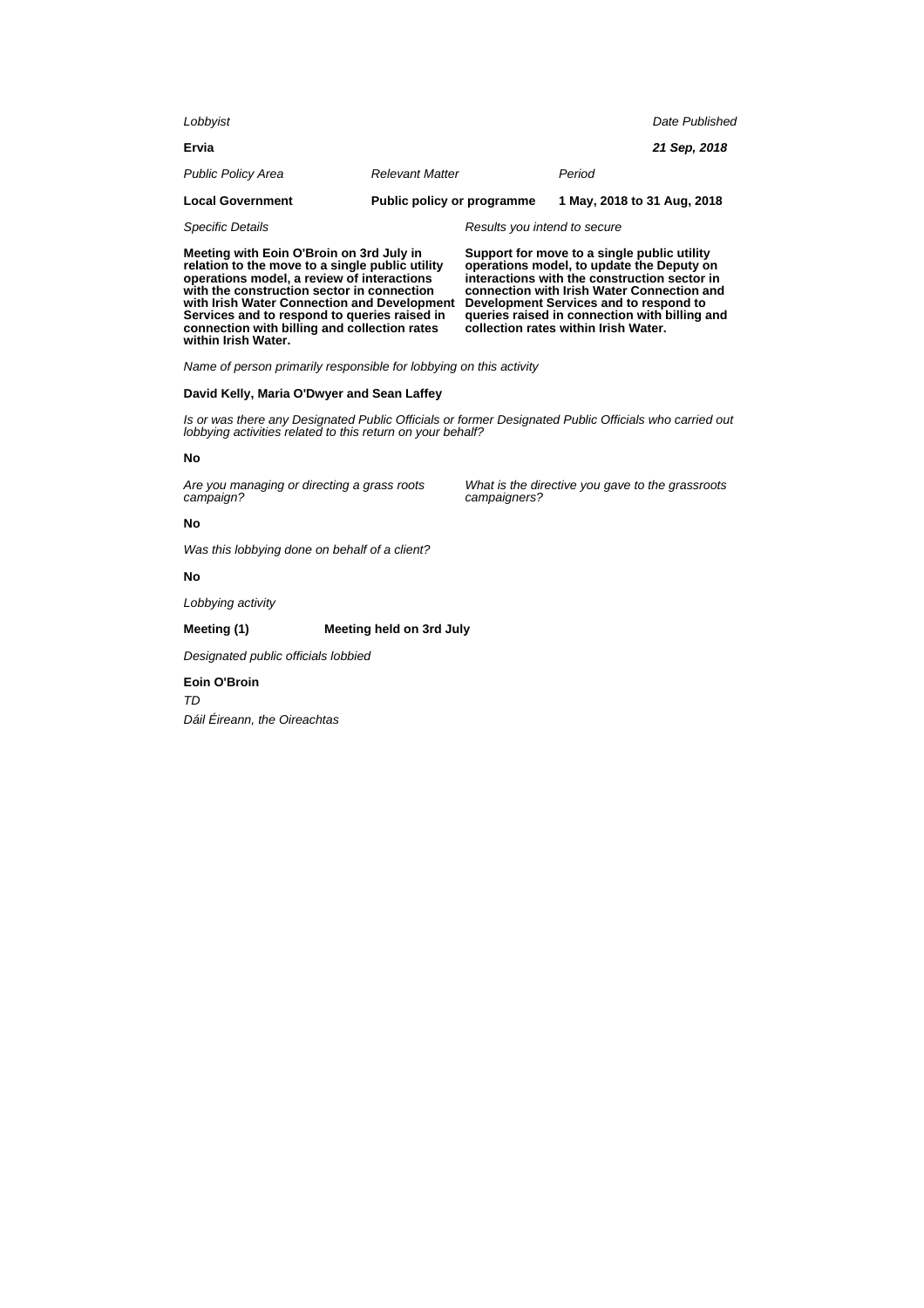| Lobbyist                                                                                                                                                                                              |                        |                              |                             | Date Published |
|-------------------------------------------------------------------------------------------------------------------------------------------------------------------------------------------------------|------------------------|------------------------------|-----------------------------|----------------|
| Ervia                                                                                                                                                                                                 |                        |                              |                             | 21 Sep, 2018   |
| <b>Public Policy Area</b>                                                                                                                                                                             | <b>Relevant Matter</b> |                              | Period                      |                |
| Energy and Natural Resources Public policy or programme                                                                                                                                               |                        |                              | 1 May, 2018 to 31 Aug, 2018 |                |
| Specific Details                                                                                                                                                                                      |                        | Results you intend to secure |                             |                |
| Meeting with David Stanton on 30th August to Government to support Ervia's<br>request support for Carbon Capture & Storage decarbonisation agenda.<br>(CCS) to help decarbonise Ireland's electricity |                        |                              |                             |                |

Name of person primarily responsible for lobbying on this activity

## **Karen Ferris, Andrea Ahern and Catherine Sheridan**

Is or was there any Designated Public Officials or former Designated Public Officials who carried out lobbying activities related to this return on your behalf?

## **No**

Are you managing or directing a grass roots campaign?

**sector to comply with EU climate change targets and the development of the Biogas**

> What is the directive you gave to the grassroots campaigners?

## **No**

Was this lobbying done on behalf of a client?

## **No**

Lobbying activity

**sector in Ireland.**

## **Meeting (1) Meeting held on 30th August**

Designated public officials lobbied

## **David Stanton**

TD

Dáil Éireann, the Oireachtas